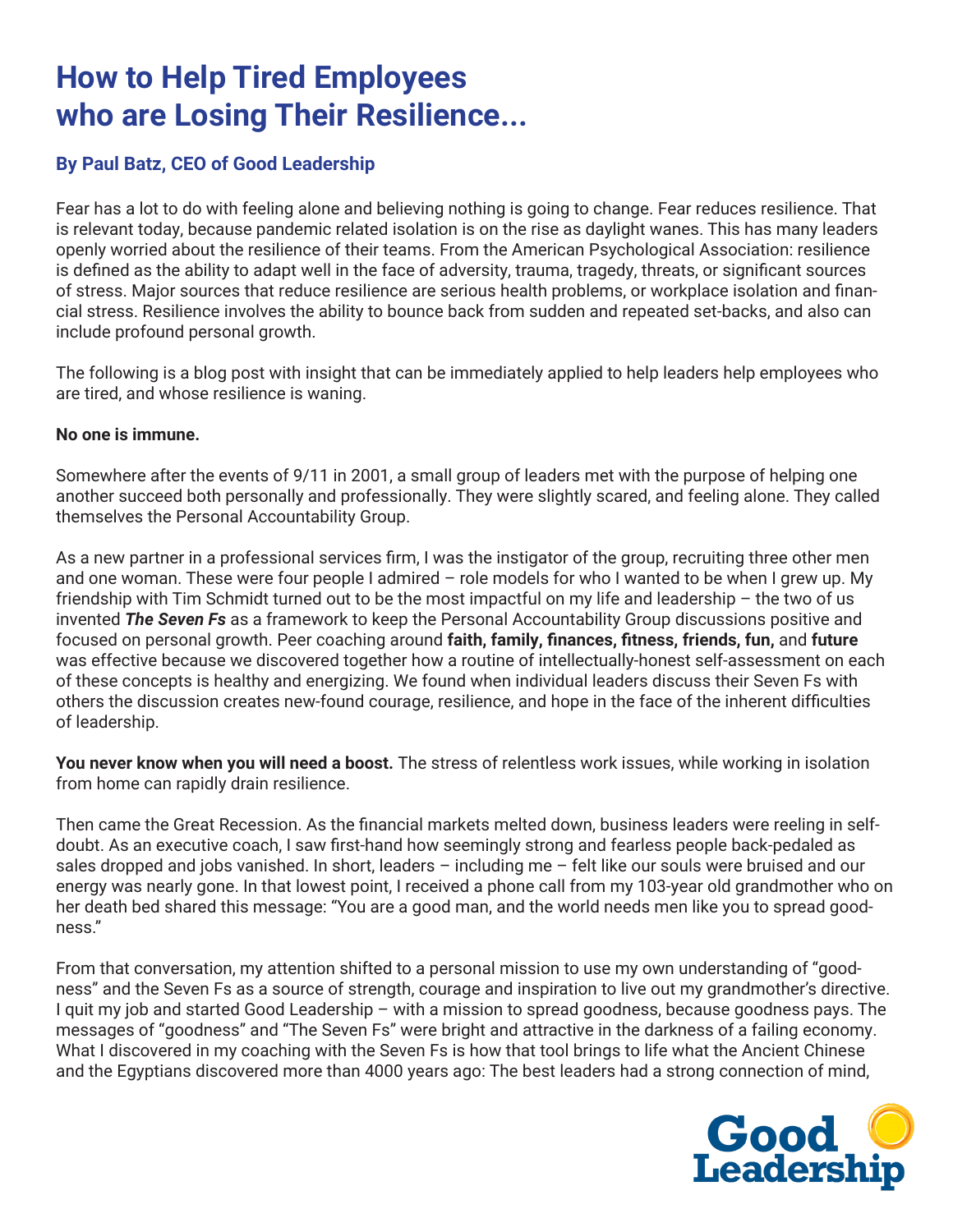# body, and spirit. **Relevant again today**

The momentum in the Great Recession days came from asking tired leaders: "Where do you see the goodness around you today?" Their answers helped them find gratitude, positivity, and an attitude more focused on investing in the well-being of others. People who embraced the Seven Fs were self-reporting better resilience and growth in their individual perception as leaders.

#### Then came COVID…**Why does goodness matter during a global pandemic?**

Goodness is when people *thrive together* in a culture of encouragement, accountability, and positive teamwork. For goodness to be possible at work, we as leaders need to make sure our lives are in a good place. We need to have hope, resilience, and positive momentum on our **faith, family, finances, fitness, friends, fun,** and **future** to help others have the same.

What we've learned from other difficult moments in history is that people will endure significant struggles if they believe the struggle is helping them develop into the person/leader they want to be when they grow up. A leader who behaves like a coach helps keep the aspirational goals alive in others, and connects the dots to how this particular struggle can also be positive development.

Two simple tools are effective in creating positive momentum and increasing resilience in leaders: 1) The Seven Fs Insight Tool 2) The Good Leadership Benchmark.

# **Realism before positivity creates credibility**

Motivated to jump in and help improve resilience, one CEO asked me recently: "If I know the people on our teams are really tired and losing hope, does it make sense for me to acknowledge it, even if I don't have a plan to address it?" The answer is "yes."

Research since February 2020 shows employees trust leaders the most who speak to the current and obvious realities, before they share too much positive energy. The media is so full of dark noise and inconsistent social commentary that employees just want their leaders to speak clearly, and state the naked truth. So, it's a good idea to acknowledge when you see:

- The fatigue related to heavy pandemic work loads and forced new work styles
- The uncertainties about virus protocols and vaccines
- The burdens of home-school routines
- The darkness of winter that drains our already depleted energy

Realism shared by leaders gives credibility because employees feel validated, knowing leaders see their struggles. Accurately acknowledging what others see creates sincerity, a valuable step to helping individuals feel valued.

#### **Improve resilience with coaching skills**

Improving resilience requires leaders to be better coaches, investing time in one-on-one development.

Broad communication won't actually build resilience. That takes one-on-one investments. That requires leaders to become better coaches. Resilience rises when individuals feel the investment of a caring person, whose coaching energy is one-on-one. Coaching skills help employees help themselves by creating self-motivating insights that motivate new thought patterns and behaviors. Just like in the Personal

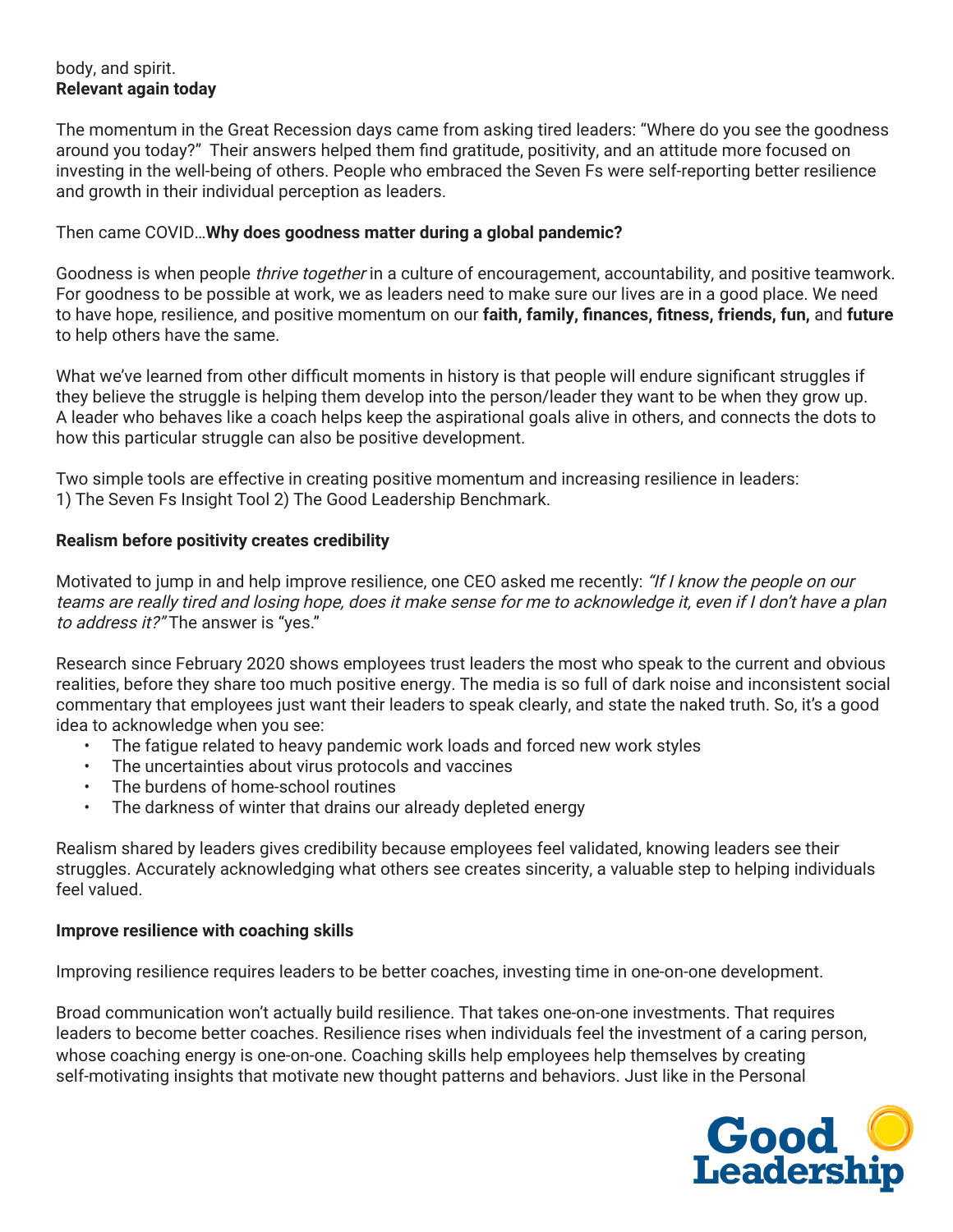Accountability Group mentioned earlier in this article, leaders can use the Seven Fs Wheel to create a sincere connection with employees, and stimulate personal insights on each of the Seven Fs: f**aith, family, finances, fitness, friends, fun,** and **future**.

So, now let me state the obvious: Organizational leaders are besieged with challenging issues today by the economy, virus, social justice concerns, and shareholders who expect consistently positive financial performance. Those issues require time and energy. How do leaders make the time for more one-on-one coaching?

The answer lies in trade-off thinking: Nothing significant ever happens by any one leader alone. We need to build a team of people who are aligned, committed, and embracing accountability to create great results. If the people around you are tired and losing their will to succeed, they need YOU to help them get back on track.

Here's a simple scenario to help you see how your coaching time could look:

Leader in a closed door, one-on-one meeting: You and I have talked about how the people around us are getting tired. Here's a tool that has really helped me – you can rate each of these seven concepts [The Seven Fs] 1 (low) and 10 (high) for how you feeling about each of The Seven Fs right now in your life. By connecting the dots on the Seven Fs Wheel, you can see a picture of your life in the moment. I want to help you create positive momentum in each one of these areas so you like the picture better, and we can both thrive together – inside and outside of work.

The coaching question: *"What will it take to make your Seven Fs Wheel roll?"* has consistently provided valuable insight and inspirational energy for self-development. Especially when a peer or a leader is asking the question, with the sincere intention of helping.

# **Strategies for moving forward**

After writing the book on the Seven Fs called What Really Works, readers began asking the question: What strategies do leaders with really high scores on the Seven Fs use to live resilient, happy, and fulfilling lives? Back tracking on the qualitative and quantitative research for the book, the Good Leadership coaches identified seven strategies. Each of these strategies is simple. When combined they provide a timeless and powerful developmental roadmap for improving resilience, courage, and a hopeful outlook.

- 1. A personal mission statement that motivates and inspires me.
- 2. A plan with clear personal and professional goals for the next three years
- 3. Using my calendar effectively to ensure time for the most important things in my life
- 4. Regular time for meditation or reflection to stay in tune with my sense of direction
- 5. Reliable group of people who support me and help me be accountable for my goals and aspirations
- 6. Effectively blending together my work life and home life
- 7. Mentoring someone in ways that are satisfying for me

The Good Leadership Benchmark tool encourages forward-thinking discussion around customized strategies and tailored goal setting around individual needs. Positive momentum improves when individuals see and feel the direct support of their leader by way of a customized development plan, where progress can be celebrated daily.

#### **Summary**

Many leaders are worried about employees whose resilience may be waning by pandemic-related isolation and